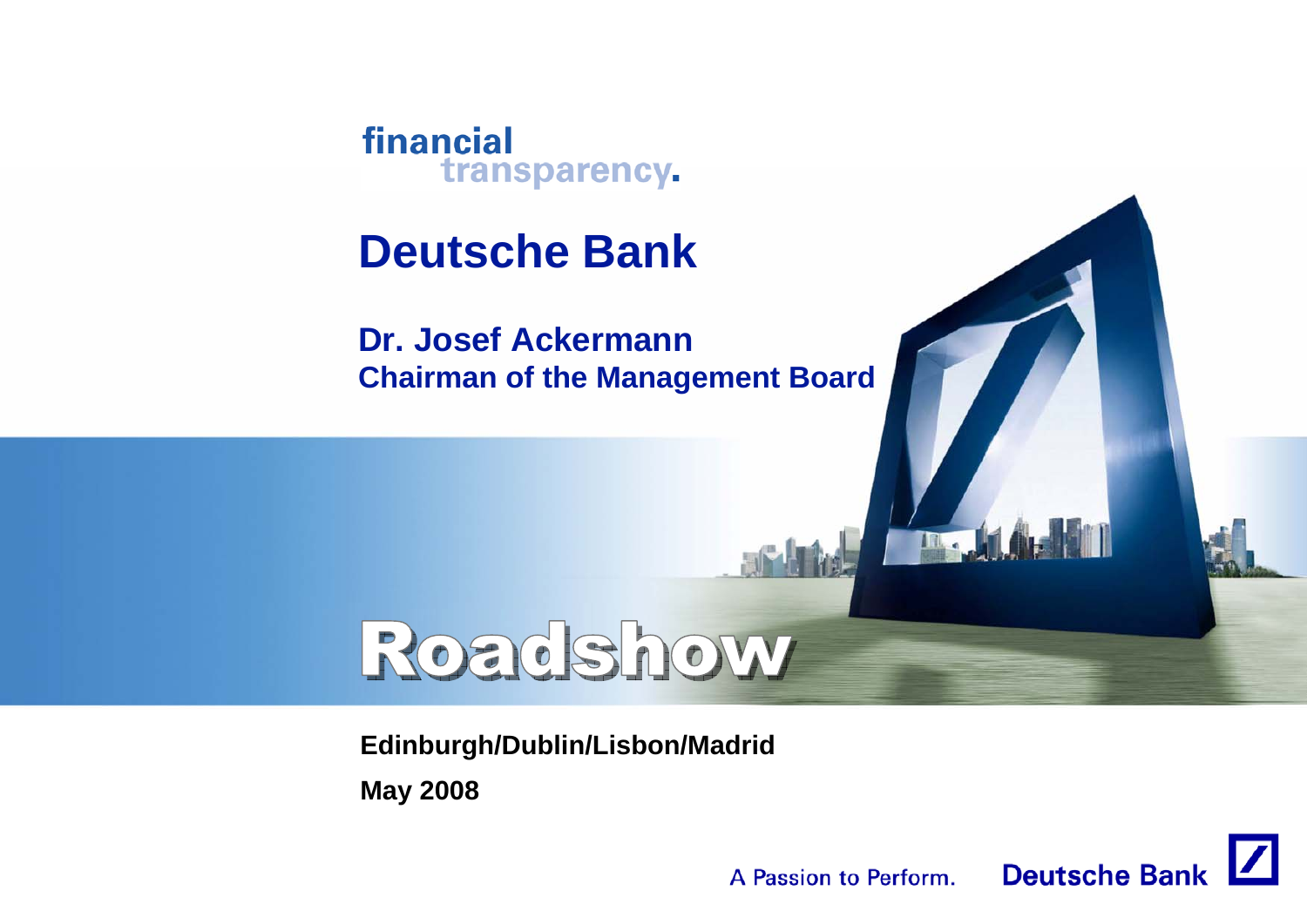



### **Agenda**

#### **1Solid performance in challenging times**

**2Strategy: Staying the course**

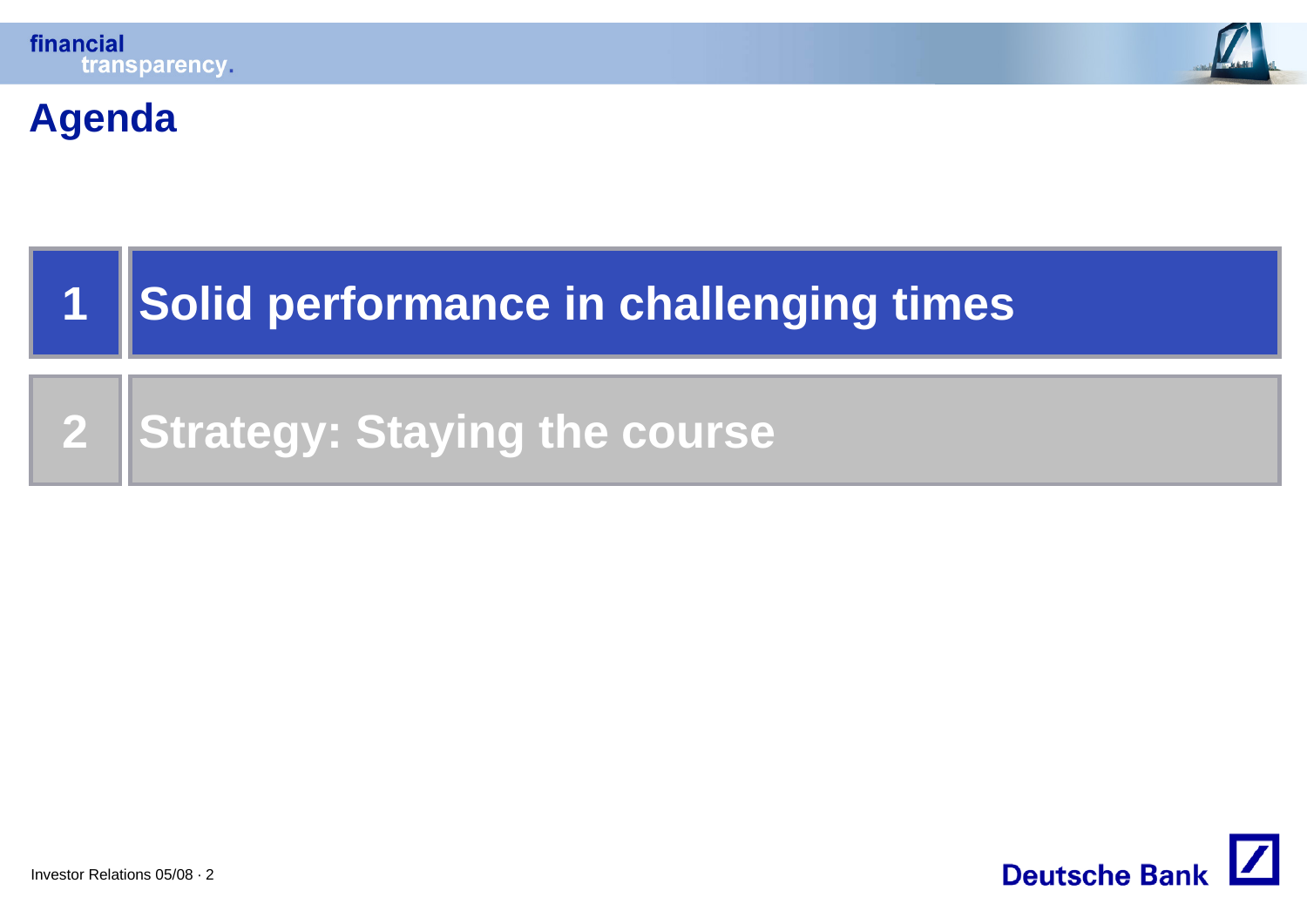



### **In the first quarter 2008, the credit crisis continued …**



**xxx**) Number of deals

Investor Relations 05/08 · 3 \* USA: 3M-USD-LIBOR; Eurozone: 3M-EURIBOR, in % Source: Dealogic, Bloomberg

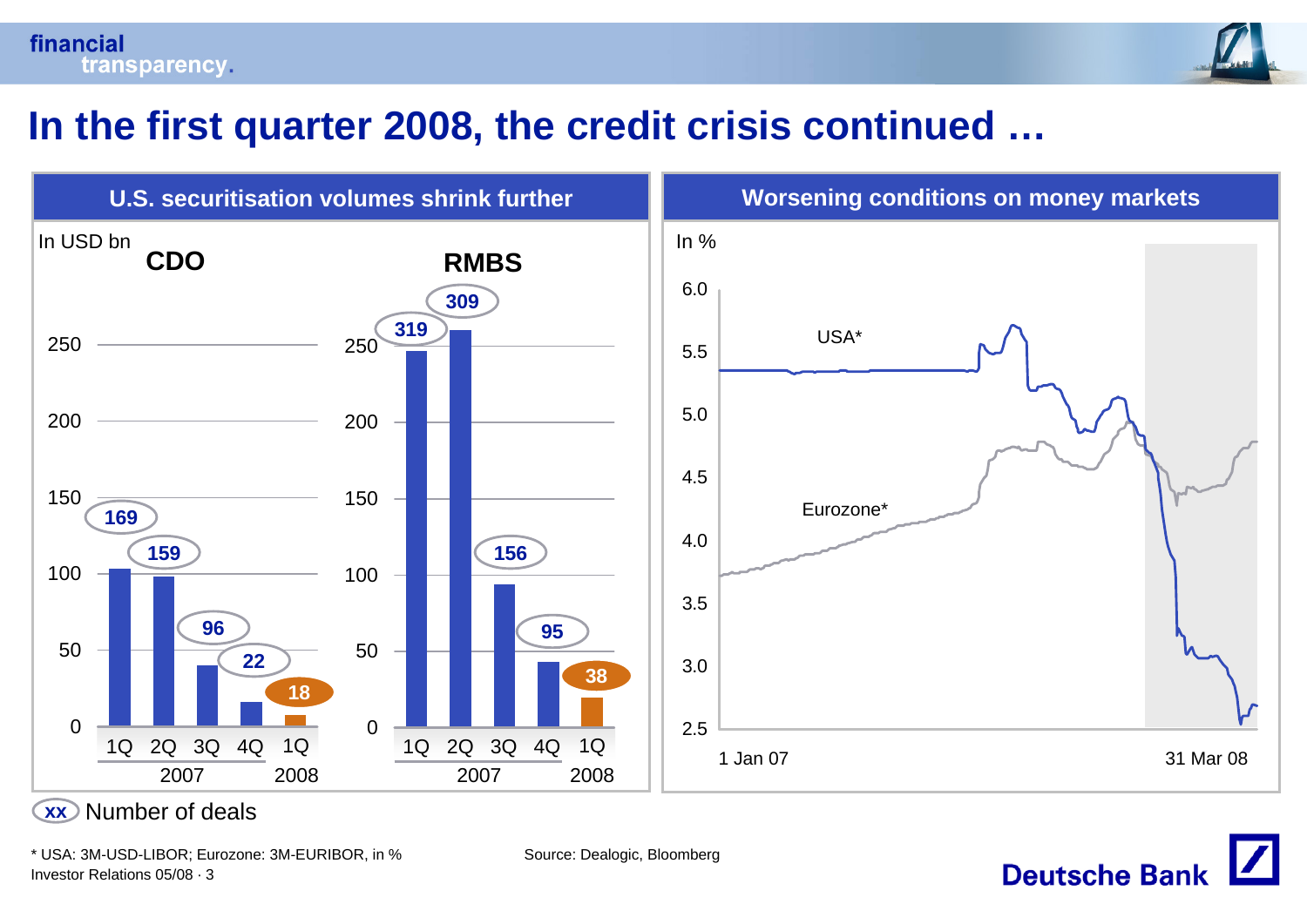



**Deutsche Bank** 

### **… leading to intense pressure on our business environment**



\* iTraxx Crossover (index of sub-investment grade rated CDS) and iTraxx Financial Sen Source: Bloomberg

Investor Relations 05/08 · 4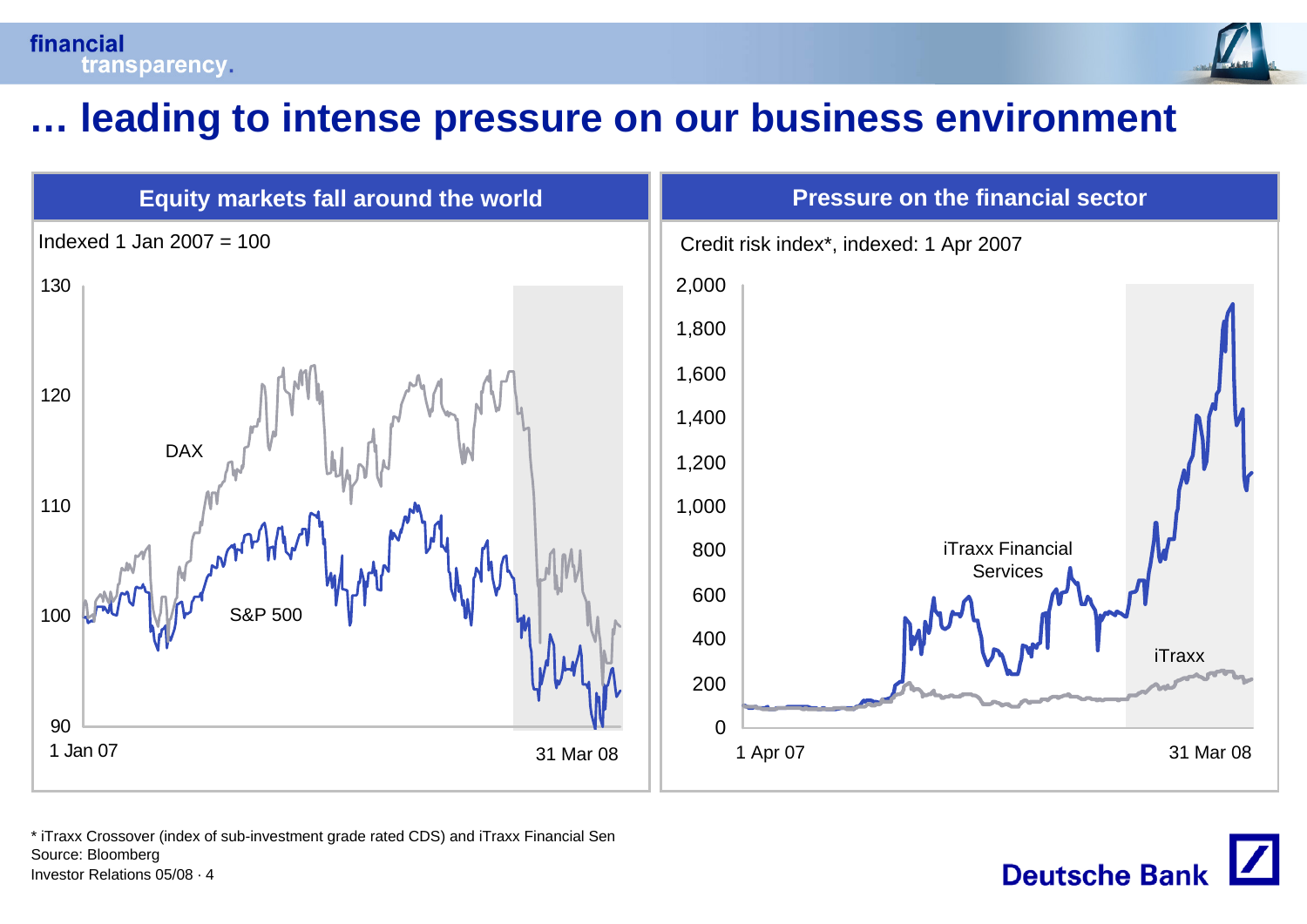



## **Relatively robust profitability through the downturn …**

Aggregate IBIT, 3Q2007/4Q2007/1Q2008, reported, in EUR bn



Investor Relations 05/08 · 5 (1) Diverging fiscal year (2) reflects estimated loss in 1Q2008 (announced, 1 April 2008) Note: For peers IBIT reflects IBIT attributable to the shareholders of the parent

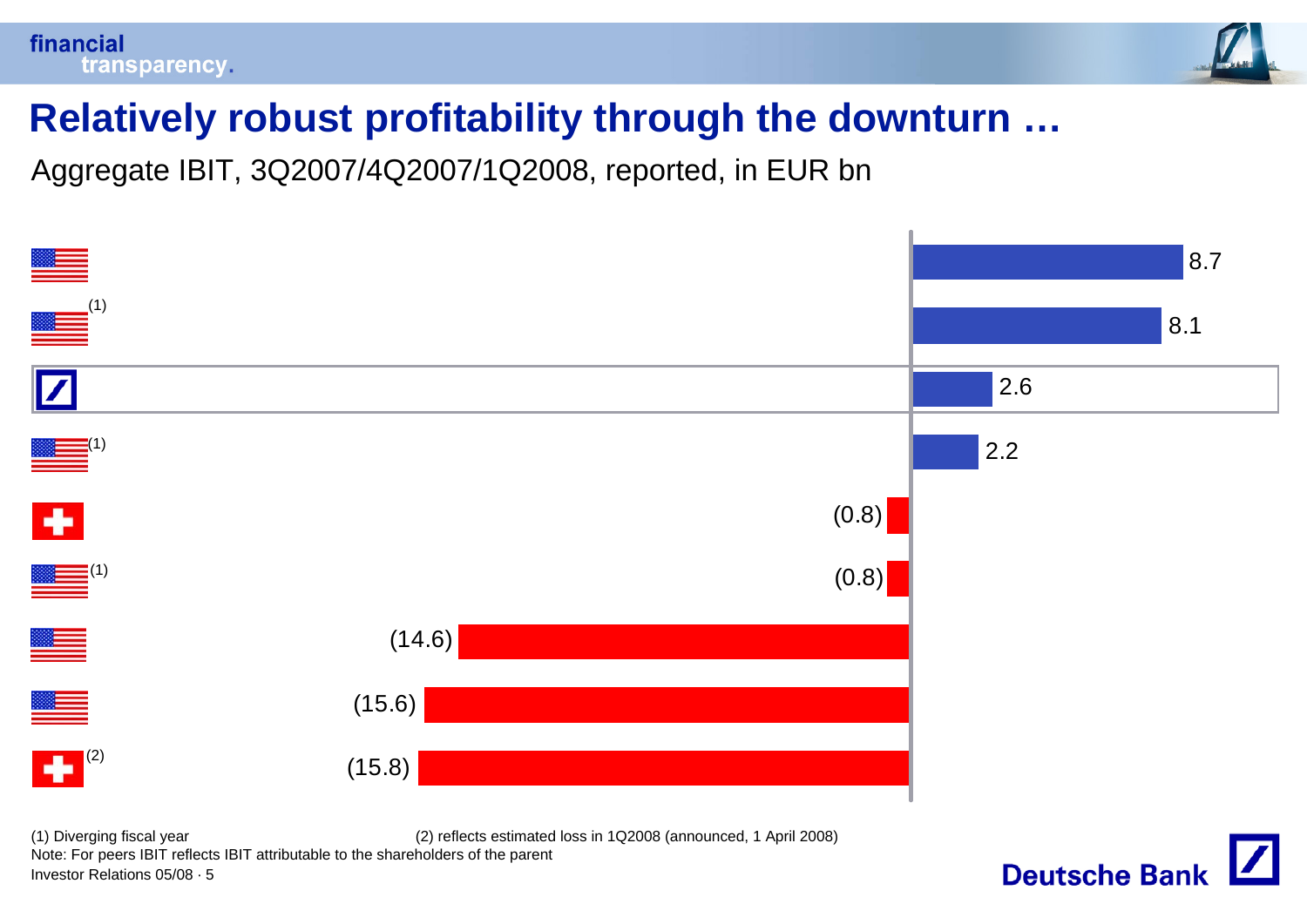

## **… and the more so, when compared on a 'like-for-like' basis**

Aggregate IBIT, 3Q2007/4Q2007/1Q2008, adjusted for FV on own debt, in EUR bn



Investor Relations 05/08 · 6 (1) Diverging fiscal year (2) estimated loss and technical accounting effects in 1Q08 (announced, 1 April 2008) Note: Based on FY2007 and 1Q2008 fair value gains on own debt; for peers IBIT reflects IBIT attributable to the shareholders of the parent

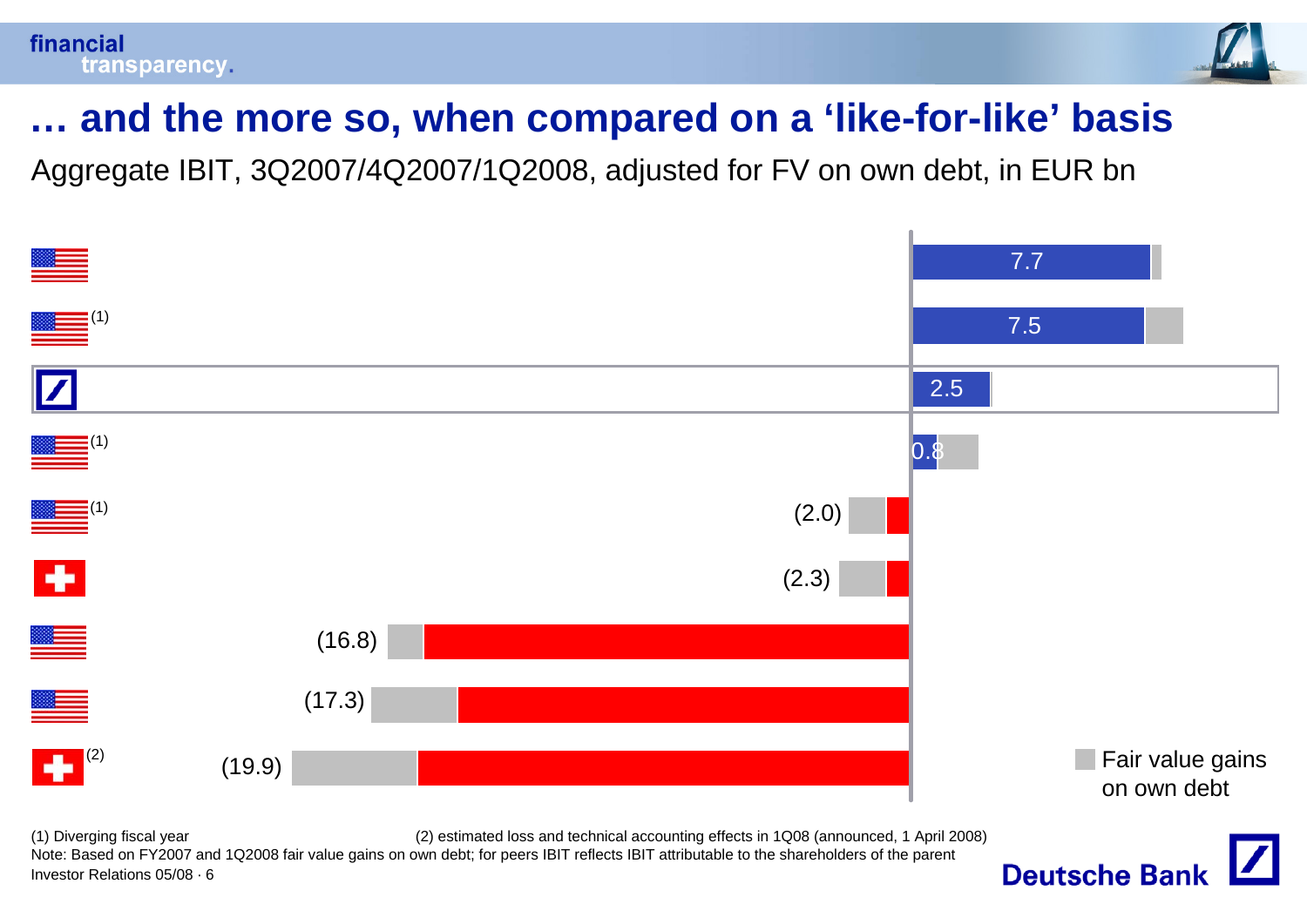

### **Deutsche Bank results: 1Q2008 Highlights**

Loss before income taxes of EUR 0.3 bn, after tax EUR 0.1 bn

In CB&S loss before income taxes of EUR 1.6 bn, reflecting mark-downs of EUR 2.7 bn in Leveraged Finance, Commercial Real Estate, Residential Mortgage Backed Securities (Alt-A)

Gain from application of fair value option on own debt of EUR 77 <sup>m</sup>

Income before income taxes in 'stable' businesses of EUR 0.7 bn up 7% vs. 1Q2007; net new money in PCAM of EUR 11 bn

Net gains on Corporate Investments assets of EUR 0.7 bn

Tier I ratio of 9.2%

Continued ready access to funding

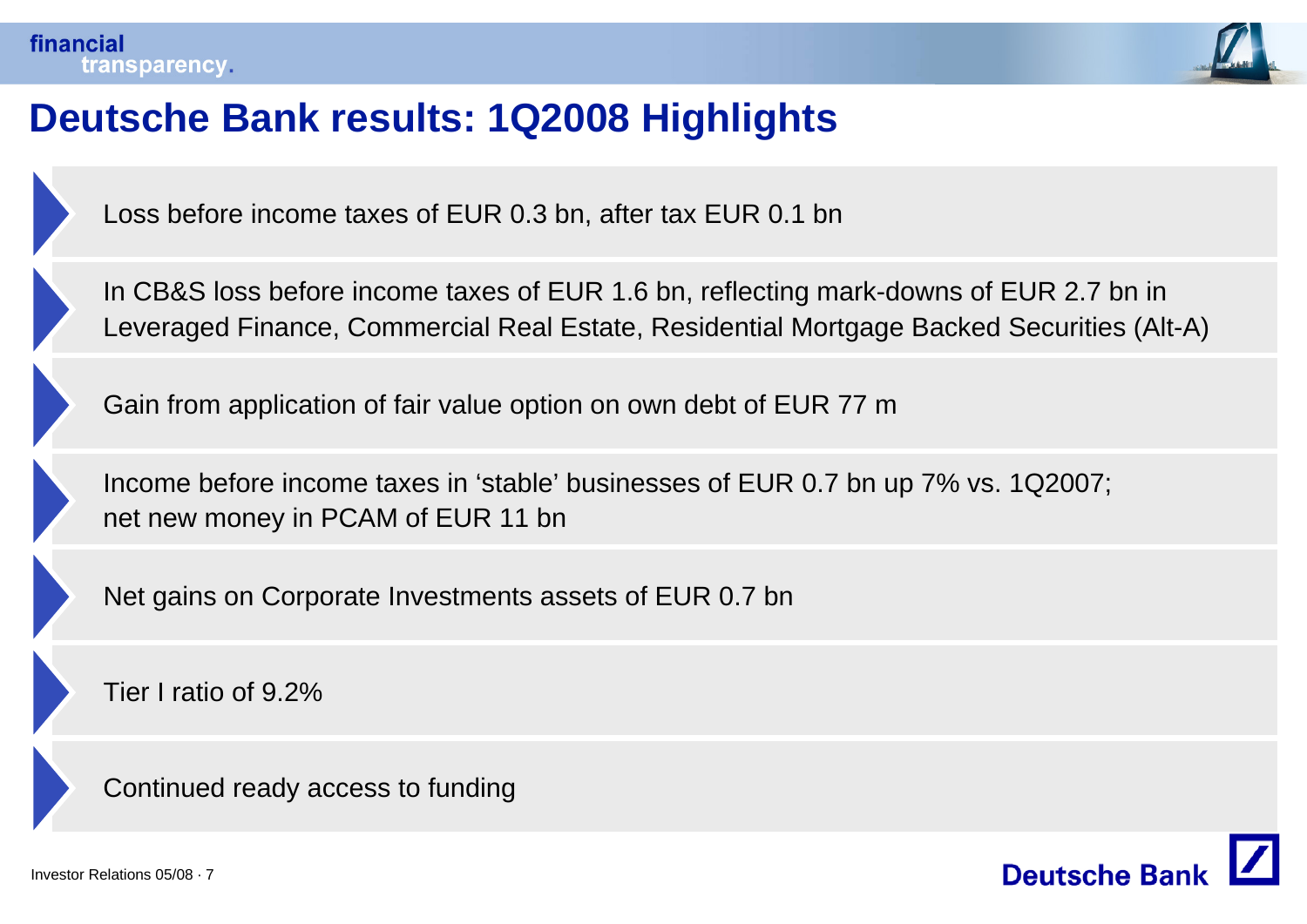



## **Deutsche Bank results: 1Q2008 Summary**

In EUR bn

|                                    |               |               |        | <b>1Q2008</b>        | <b>1Q2008</b> |
|------------------------------------|---------------|---------------|--------|----------------------|---------------|
|                                    | <b>1Q2008</b> | <b>1Q2007</b> | 4Q2007 | VS.<br><b>1Q2007</b> | VS.<br>4Q2007 |
| Net revenues                       | 4.6           | 9.6           | 7.3    | (52)%                | (37)%         |
| <b>Provision for credit losses</b> | (0.1)         | (0.1)         | (0.3)  | 16 %                 | (65)%         |
| Noninterest expenses               | (4.8)         | (6.3)         | (5.5)  | (25)%                | (14)%         |
| Income before income taxes         | (0.3)         | 3.2           | $1.4$  |                      |               |
| <b>Net income</b>                  | (0.1)         | 2.1           | 1.0    |                      |               |
| $EPS^*$ (in EUR)                   | (0.27)        | 4.28          | 1.93   |                      |               |
| Pre-tax RoE (in %)                 | (3)           | 44            | 18     |                      |               |

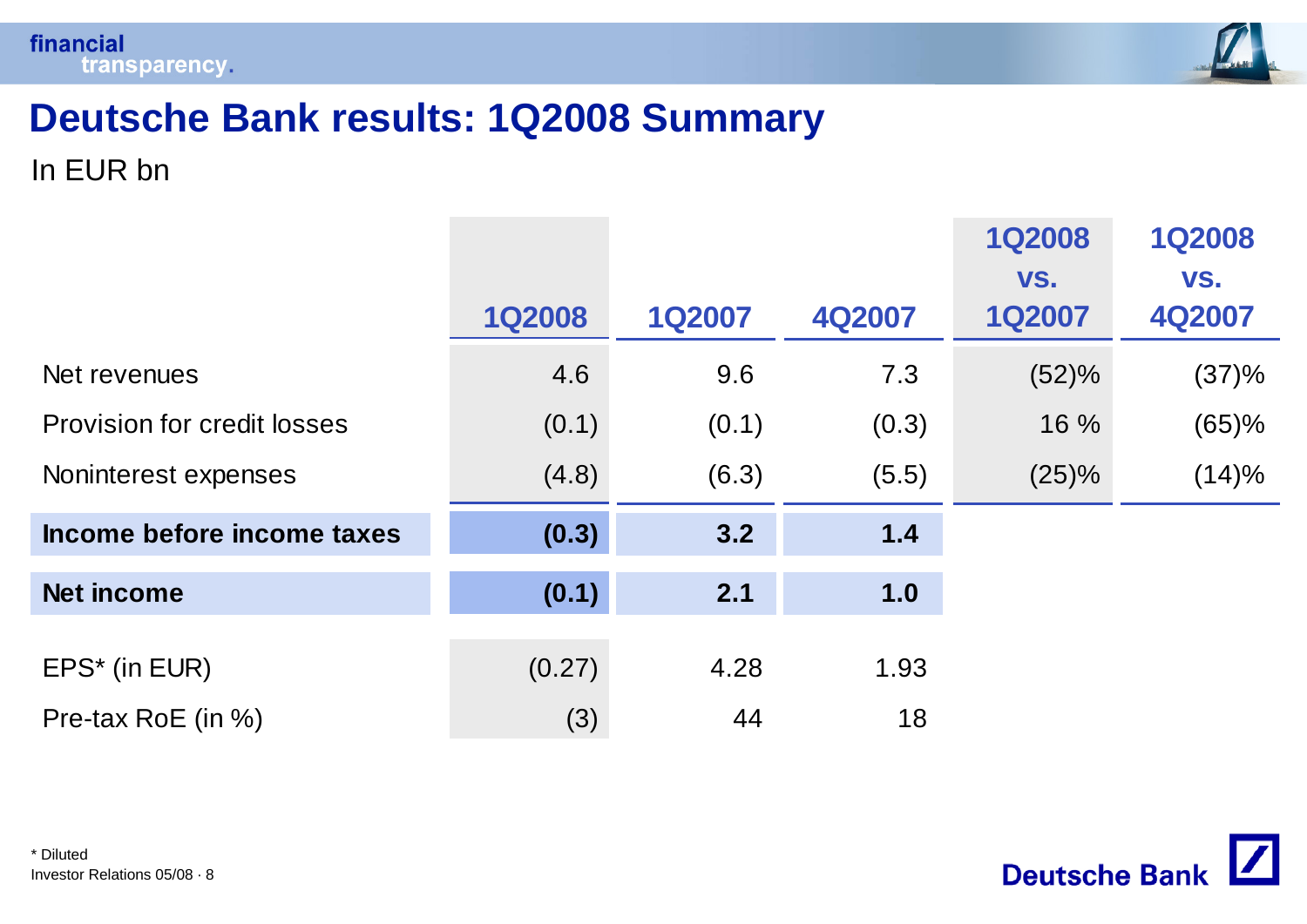

### **Pre-tax results by segment**

Income before income taxes, in EUR m



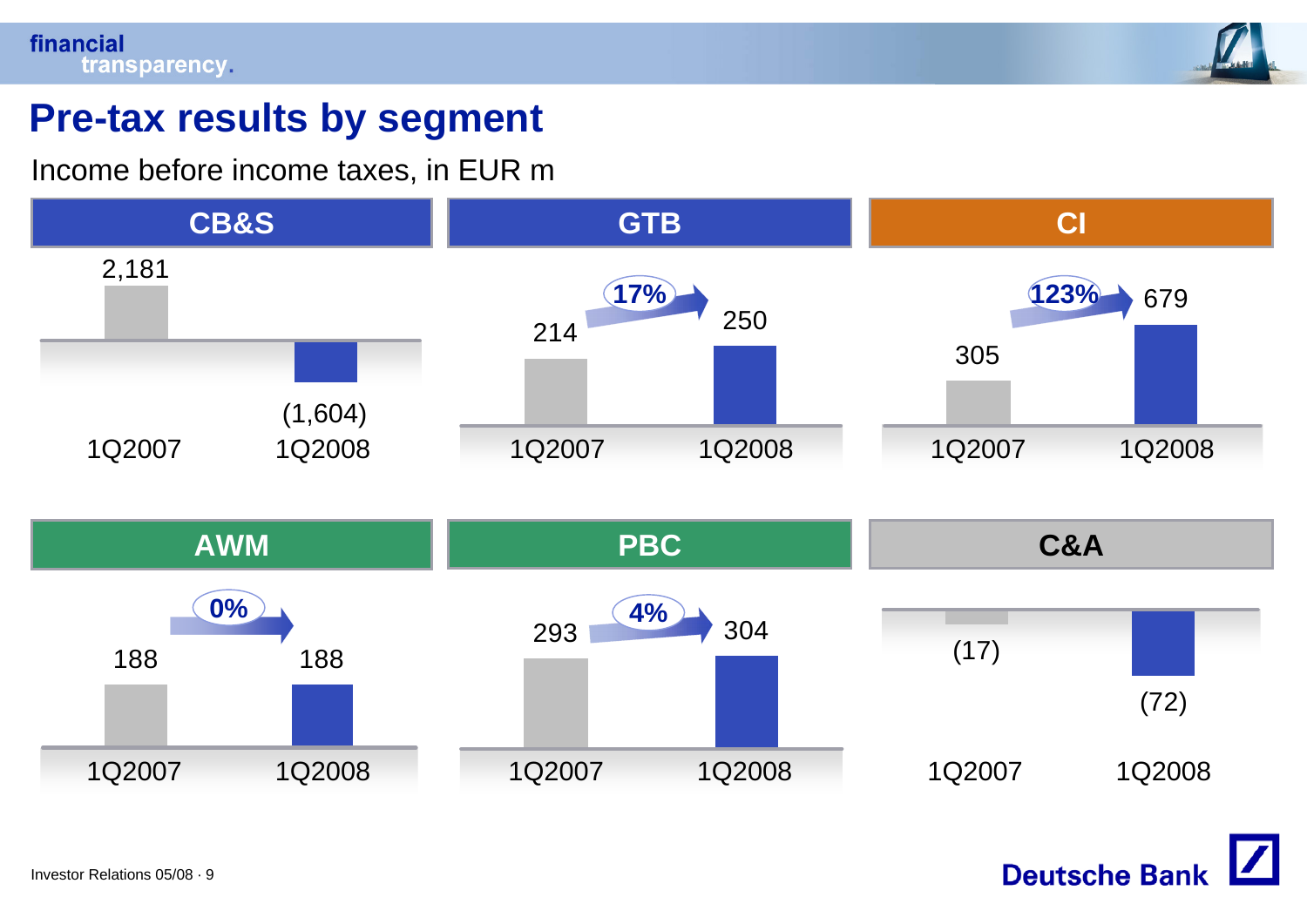

### **Inflows of net new money continued**

PCAM invested assets, in EUR bn



Investor Relations 05/08 · 10 Note: Figures may not add up due to rounding differences

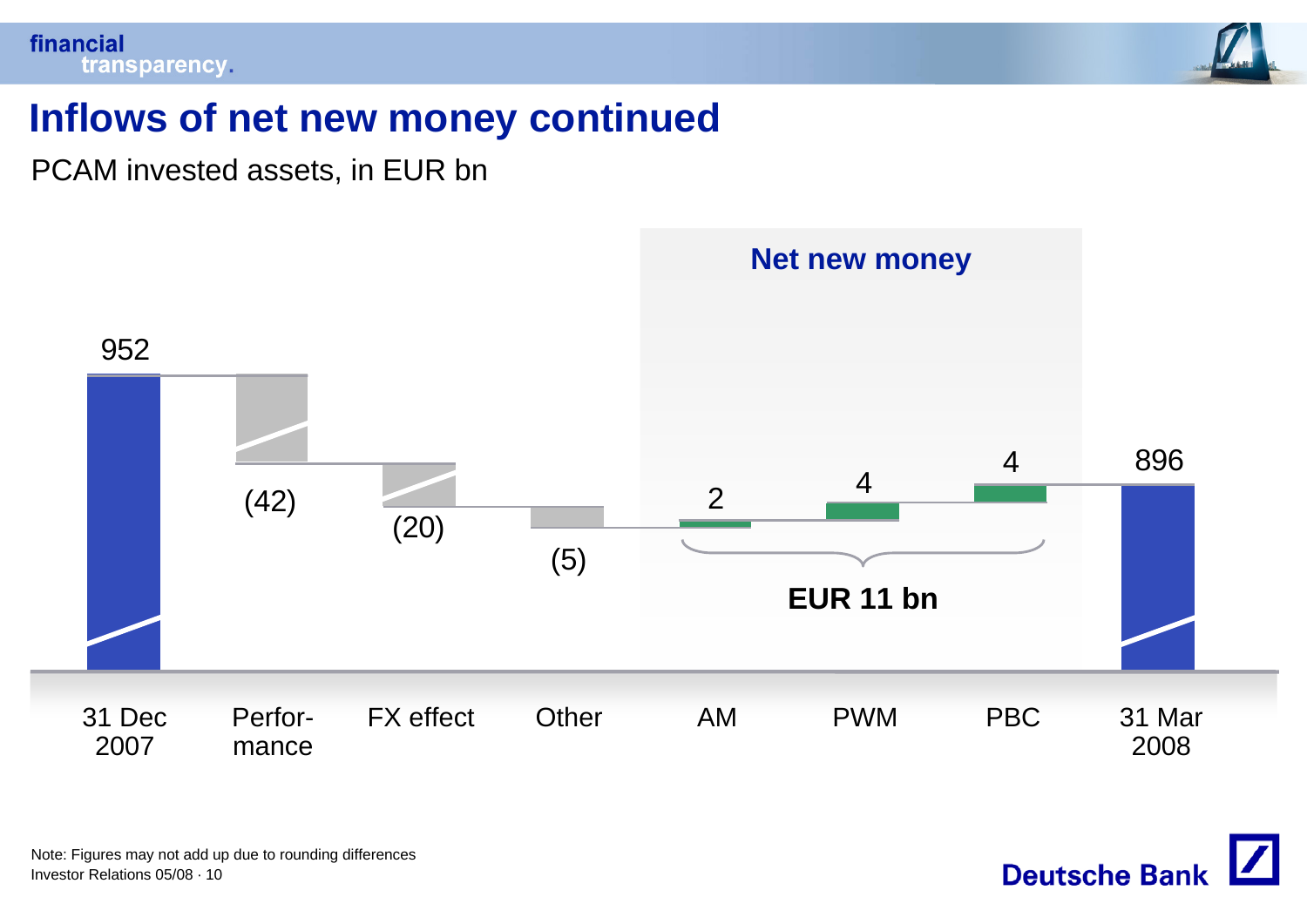financial transparency.



### **Tier I ratio is strong**



**Deutsche Bank**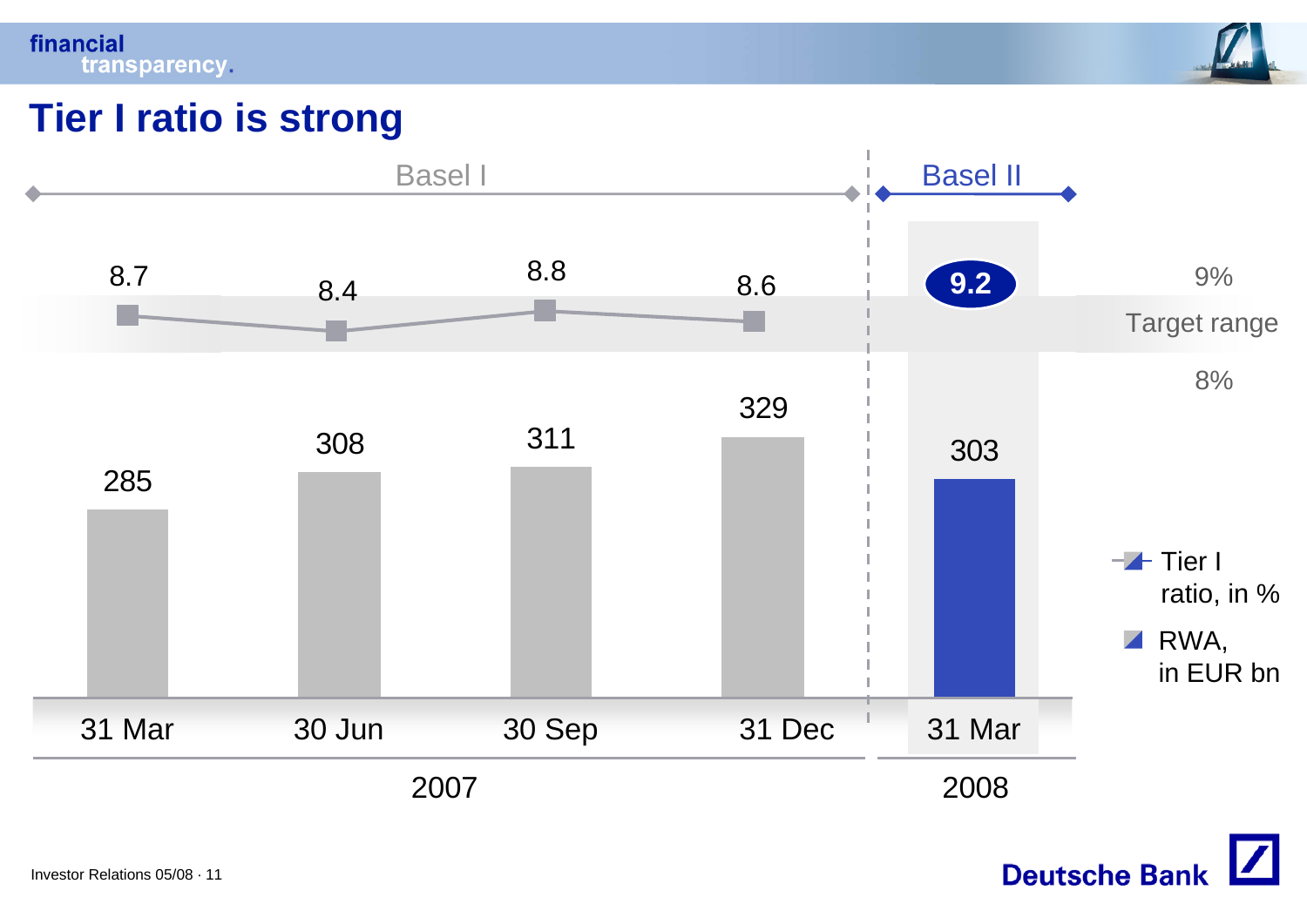



**Deutsche Bank** 

### **A funding cost advantage for Deutsche Bank**

5-year senior CDS, in bps

1 July 2007 25 April 2008

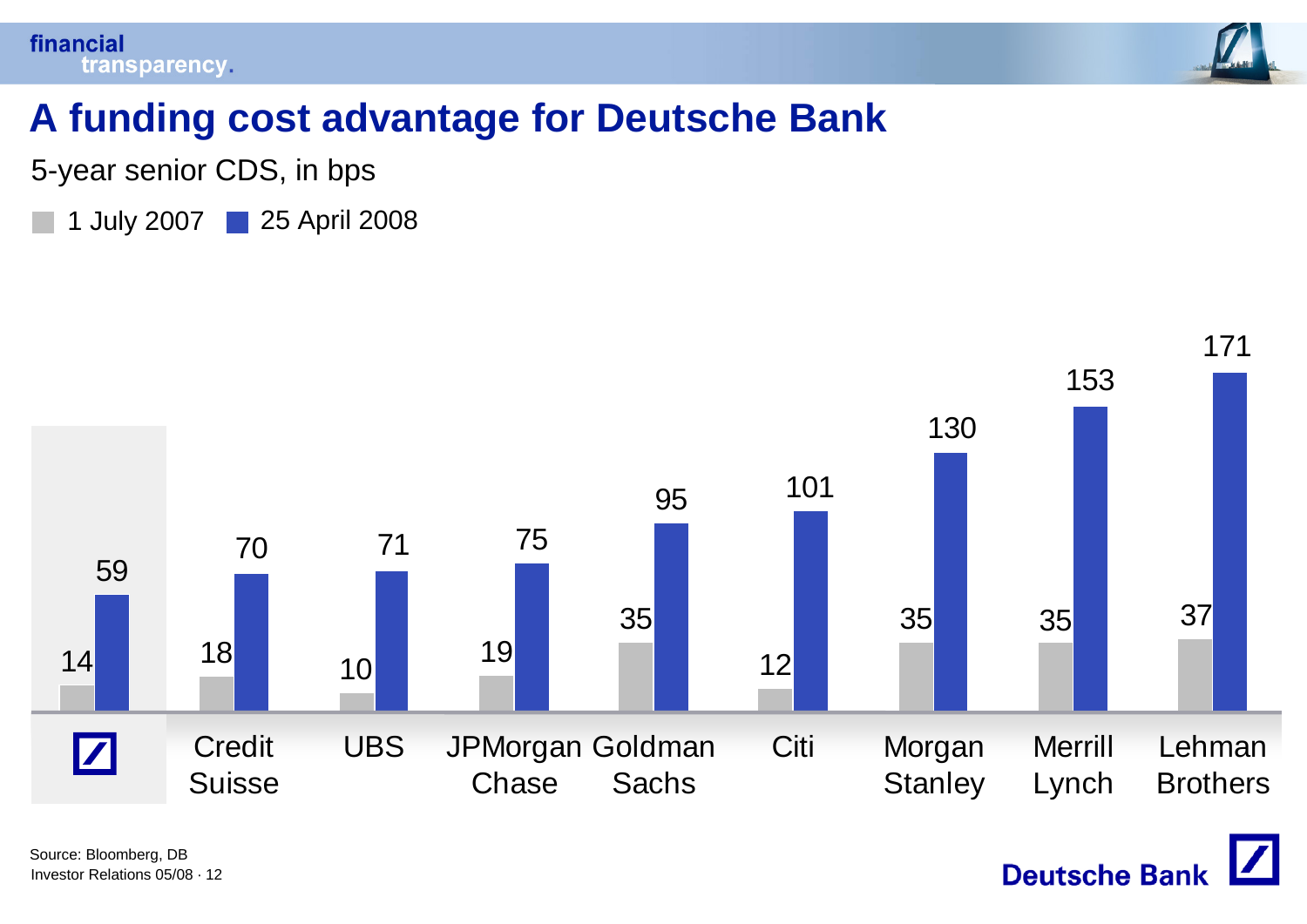

### **Agenda**

**1**

## **Solid performance in challenging times**

**2Strategy: Staying the course**

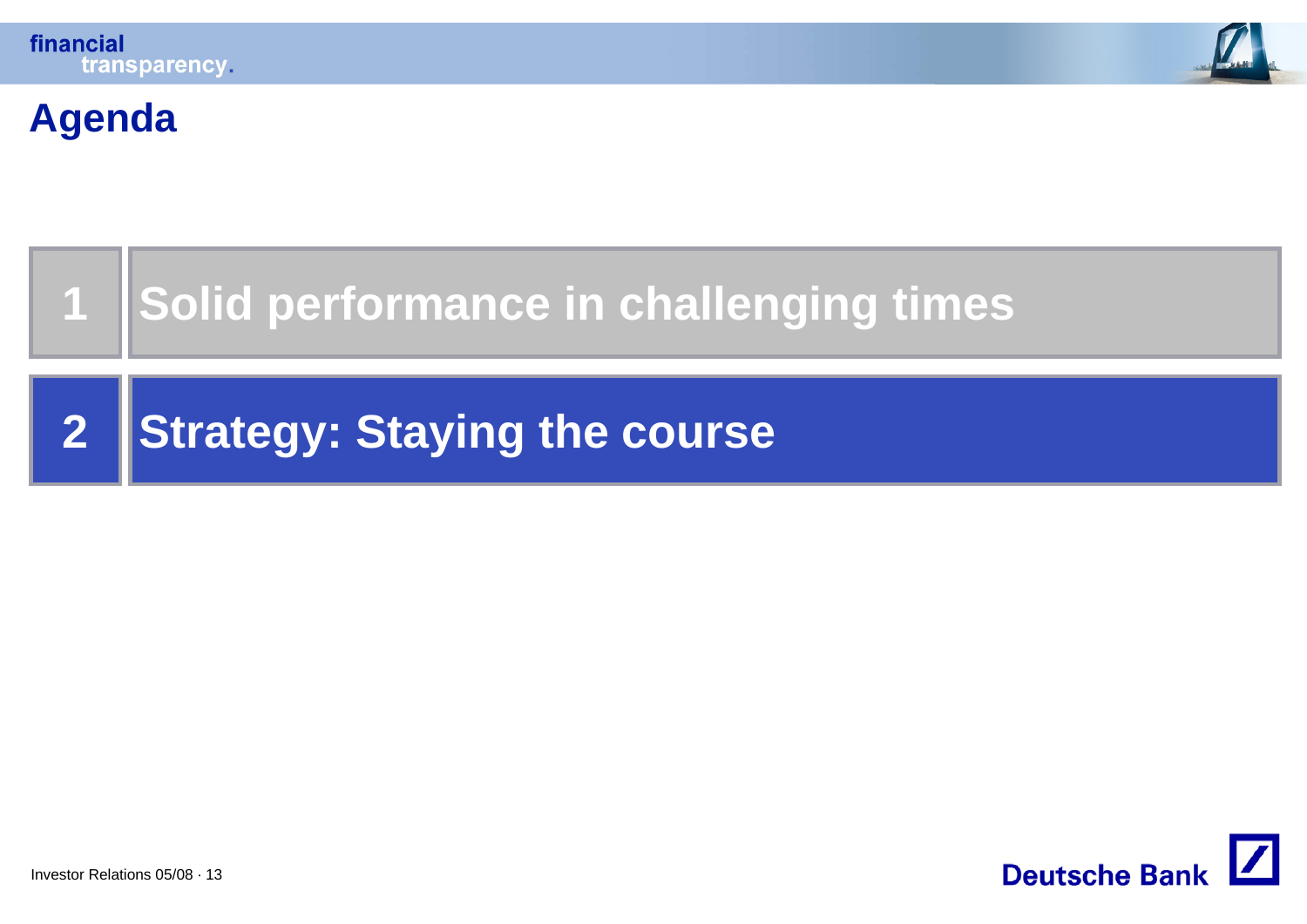



**Deutsche Bank** 

### **Five years of continued profit growth**

### In EUR bn

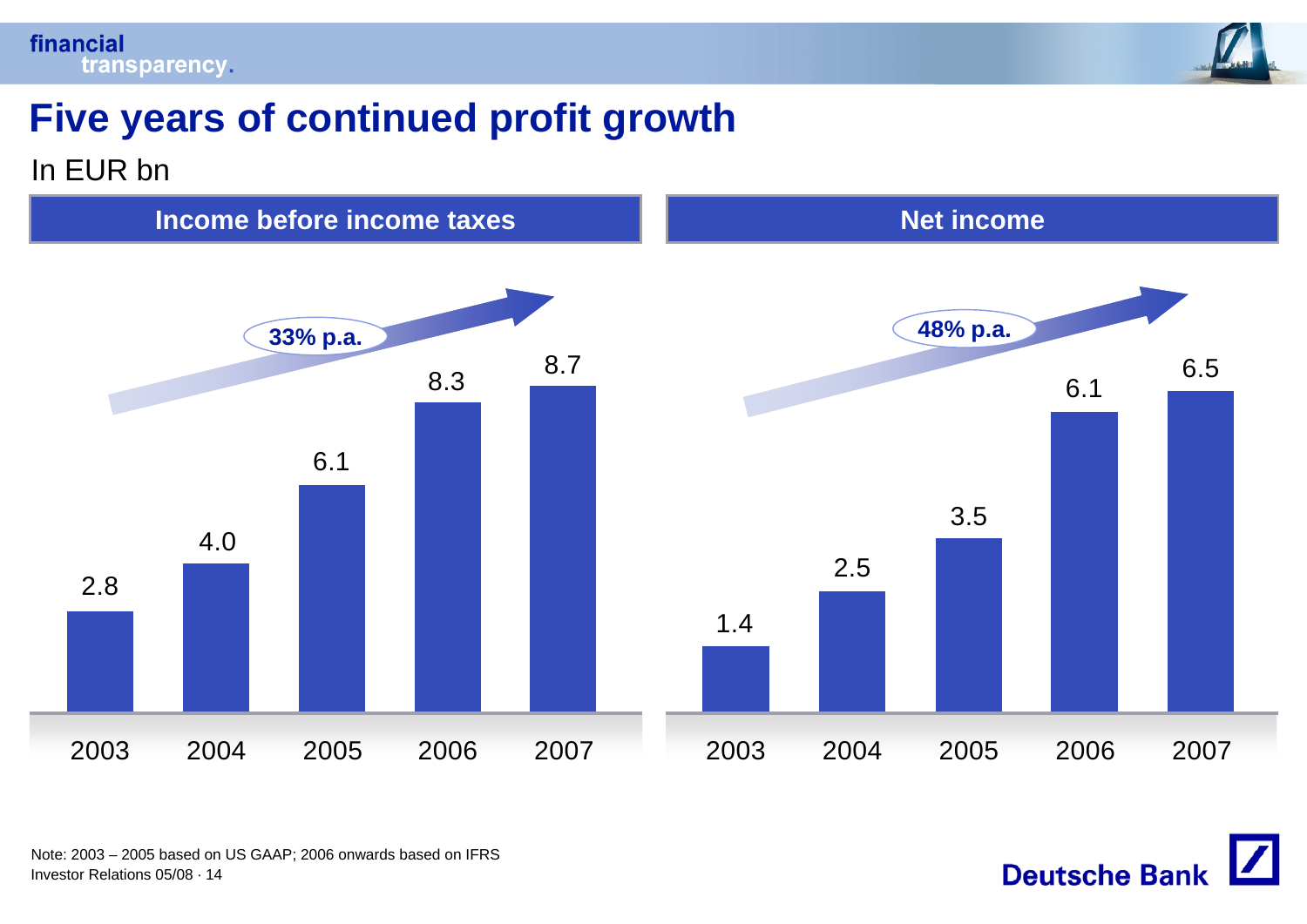

### **Performance against key targets**

Target definition Reported



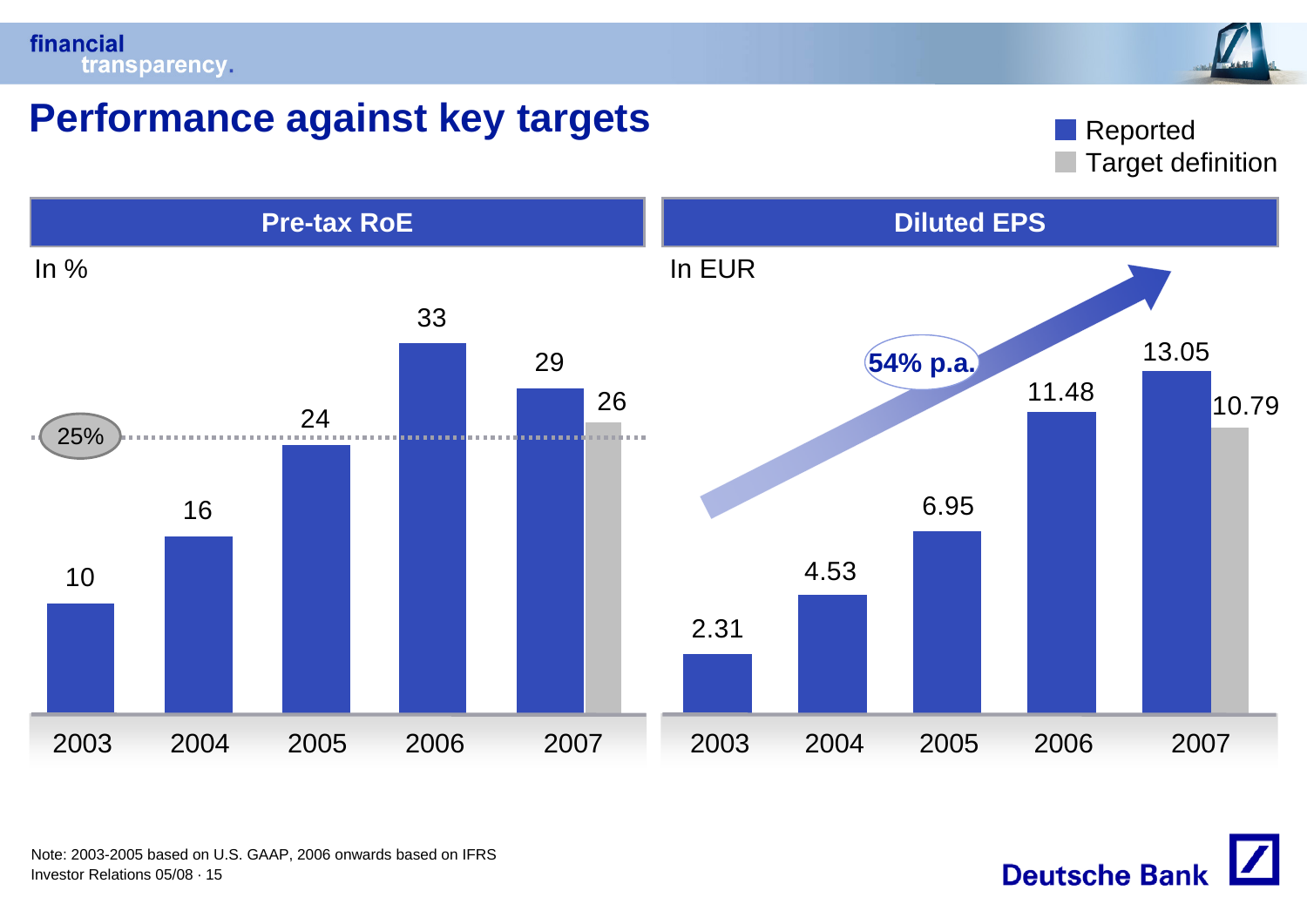

### **Maintaining an attractive dividend policy**

Dividend per share, in EUR



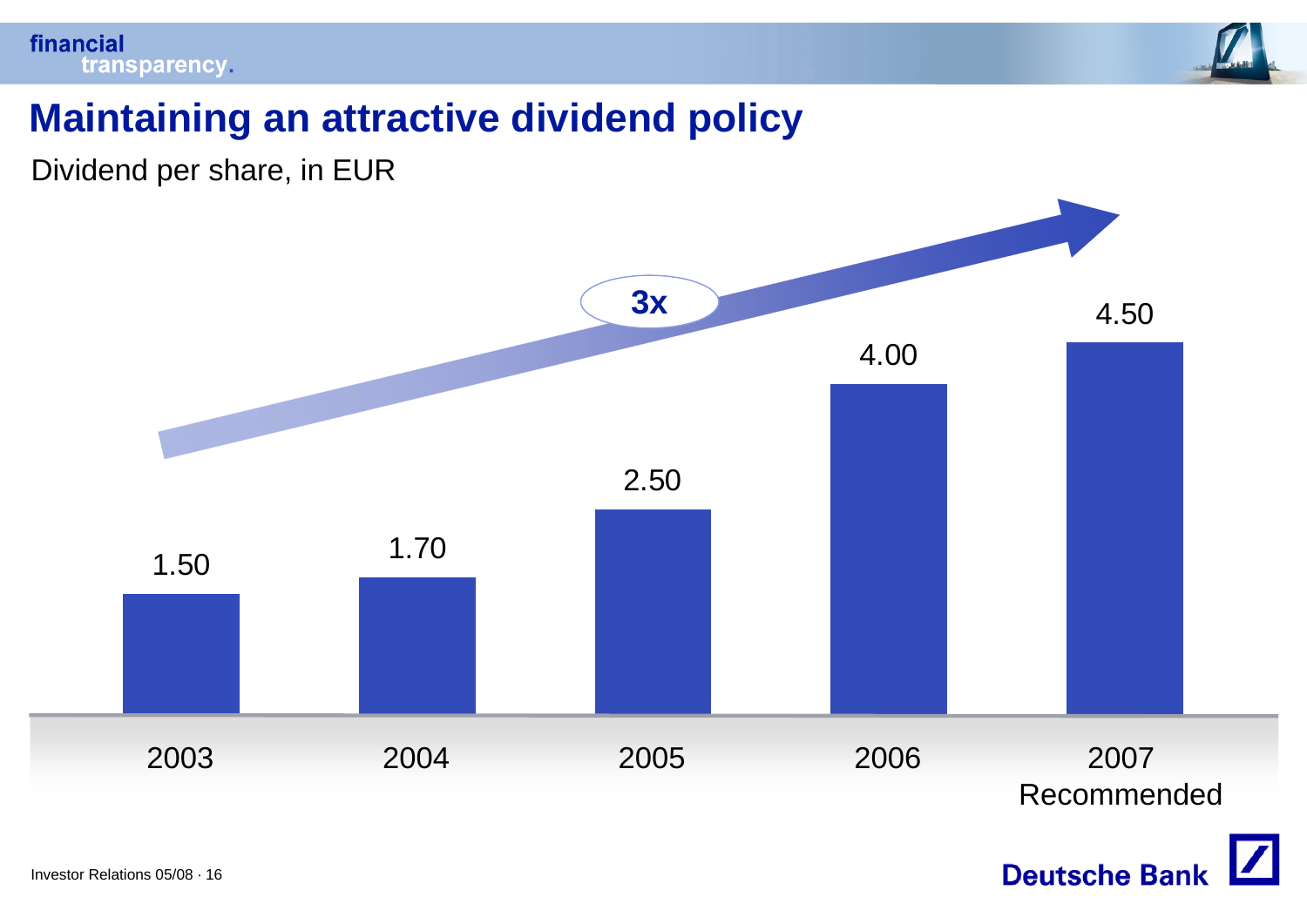

## **Maintaining market leadership positions**

In EUR bn



### **Asset Management**



(1) GS excludes Principal Investments, MS excludes Investment Revenues; DB and CS include other revenues; translation into EUR based on average FX rate of respective reporting period (2) Diverging FY (3) Total Private Client Assets and 50% of BlackRock invested assets (4) Excluding PBC equivalent (DB invested assets comparable data n.a.) (5) Goldman Sachs Asset Management includes assets held for HNWI Sources: Company data **Deutsche Bank** Investor Relations 05/08 · 17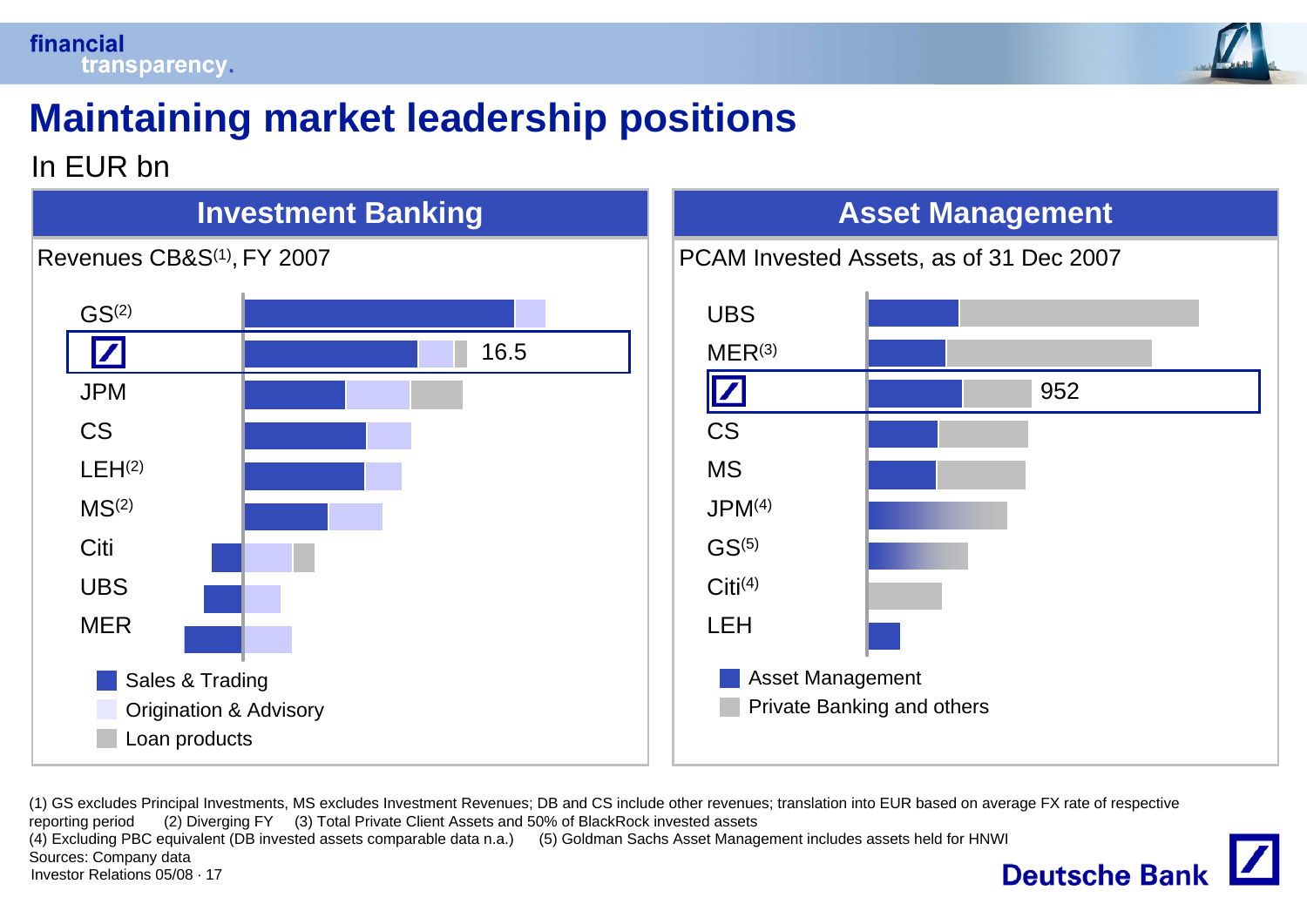

### **Strategy: We stay the course …**

**2002 – 2003: Refocusing the business**

PCAM and GTB

**Management Agenda Phase 1 Management Agenda Phase 2**

**2004 – 2005: Growth and 25% RoE**  $\bigvee$   $\bigcup$  Growth and 25% RoE  $\bigvee$ 

### **Management Agenda Phase 3**

 $\checkmark$ 

### **2006 – 2008**

### **Leveraging our global platform for accelerated growth**

| Maintain our cost, risk capital and     | Continue to invest in organic growth and |  |
|-----------------------------------------|------------------------------------------|--|
| regulatory discipline                   | 'bolt-on' acquisitions                   |  |
| Further grow our 'stable' businesses in | Build on our competitive                 |  |

edge in CIB

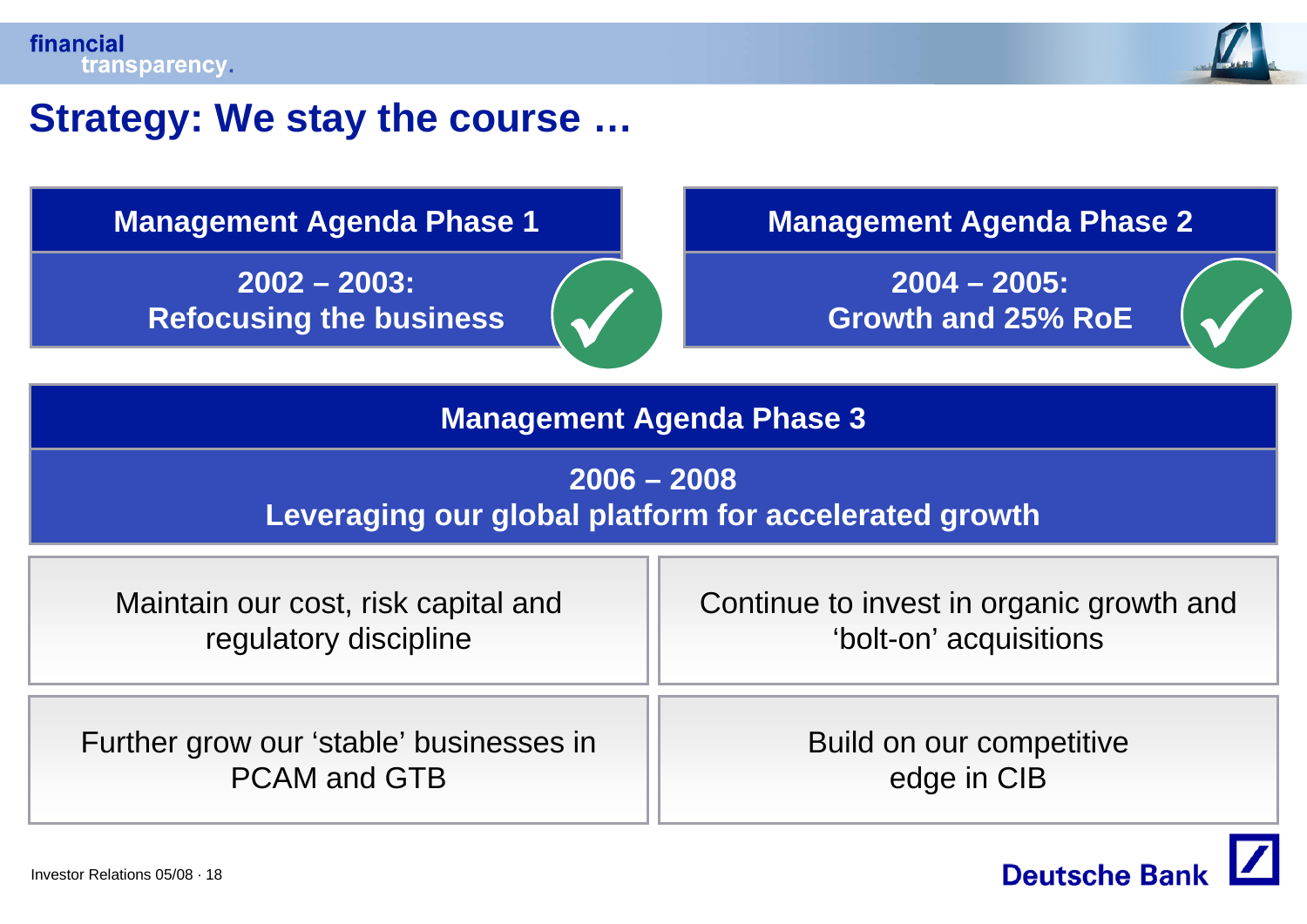

### **… by leveraging our global platform for accelerated growth …**

| <b>Investment Banking</b>                       | 'Stable' businesses                                              | <b>Capital, liquidity and</b><br>exposures                     |  |
|-------------------------------------------------|------------------------------------------------------------------|----------------------------------------------------------------|--|
| ■ Market conditions impact<br>structured credit | GTB: Further momentum                                            | ■ Continue to focus on reducing<br>exposures in critical areas |  |
| Share gains in 'flow' products                  | <b>PBC:</b> Returns on investments                               |                                                                |  |
| Growth in non-OECD markets                      |                                                                  | ■ Core capital ratio remains within                            |  |
| Growth in Commodities, Prime<br><b>Services</b> | • PWM: Growth reflects prior year<br>investments and net inflows | 8-9% range                                                     |  |
| ■ Share gain in Corporate Finance               | AM: Market conditions impact                                     | ■ Sustained access to liquidity,                               |  |
| Redeploying resources to growth<br>areas        | retail and real estate                                           | reflecting strong funding base                                 |  |

- n **No change to strategy: We stay the course**
- П **Business model re-affirmed: Core businesses and 'one-bank' approach**
- П **Strict management of costs and risks**

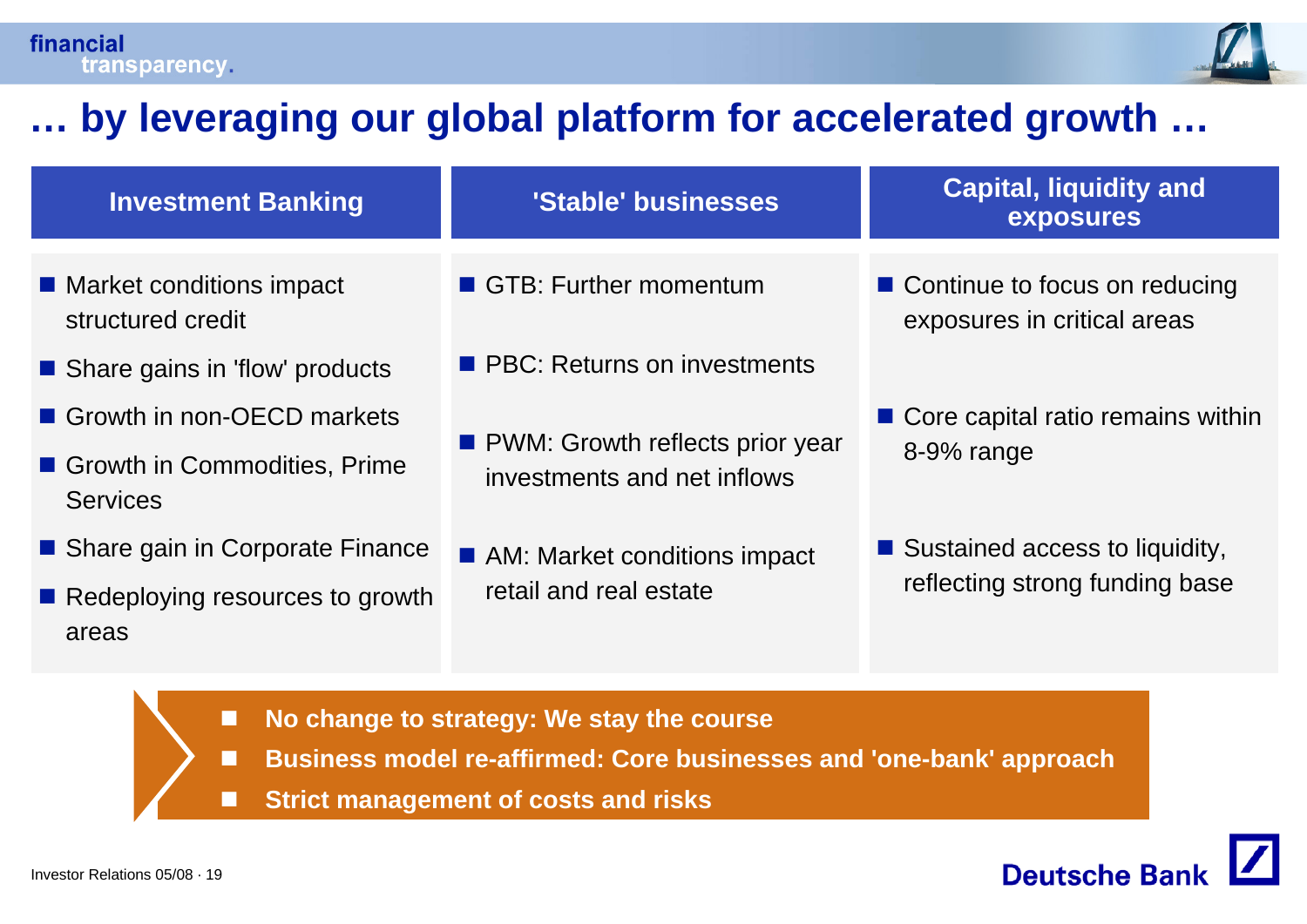

### **… while longer-term trends continue to favour Deutsche Bank**

| <b>Trend</b>                           | <b>Features</b>                                                                                                                            | <b>Deutsche Bank strengths</b>                                                                                           |
|----------------------------------------|--------------------------------------------------------------------------------------------------------------------------------------------|--------------------------------------------------------------------------------------------------------------------------|
| <b>Globalisation</b>                   | Growth of emerging markets<br>Geographical boundaries disappear<br>Global players act locally                                              | Regional business diversification<br>Global network<br>Global capital market access<br>Local presence and culture        |
| <b>Growth of</b><br>capital<br>markets | Growing investor appetite<br>Innovation / structuring<br>Corporate activity<br>Leverage / risk distribution                                | Leadership in Investment Banking<br>World-class Sales & Trading<br><b>Growth in Corporate Finance</b><br>Risk management |
| <b>Global asset</b><br>growth          | <b>Private retirement funding</b><br>Emerging market wealth creation<br>Shift toward new asset classes<br>Institutional investment evolves | EUR 896 bn Invested Assets<br>Global mutual funds / PWM<br>Alternative investments<br>Integrated product development     |